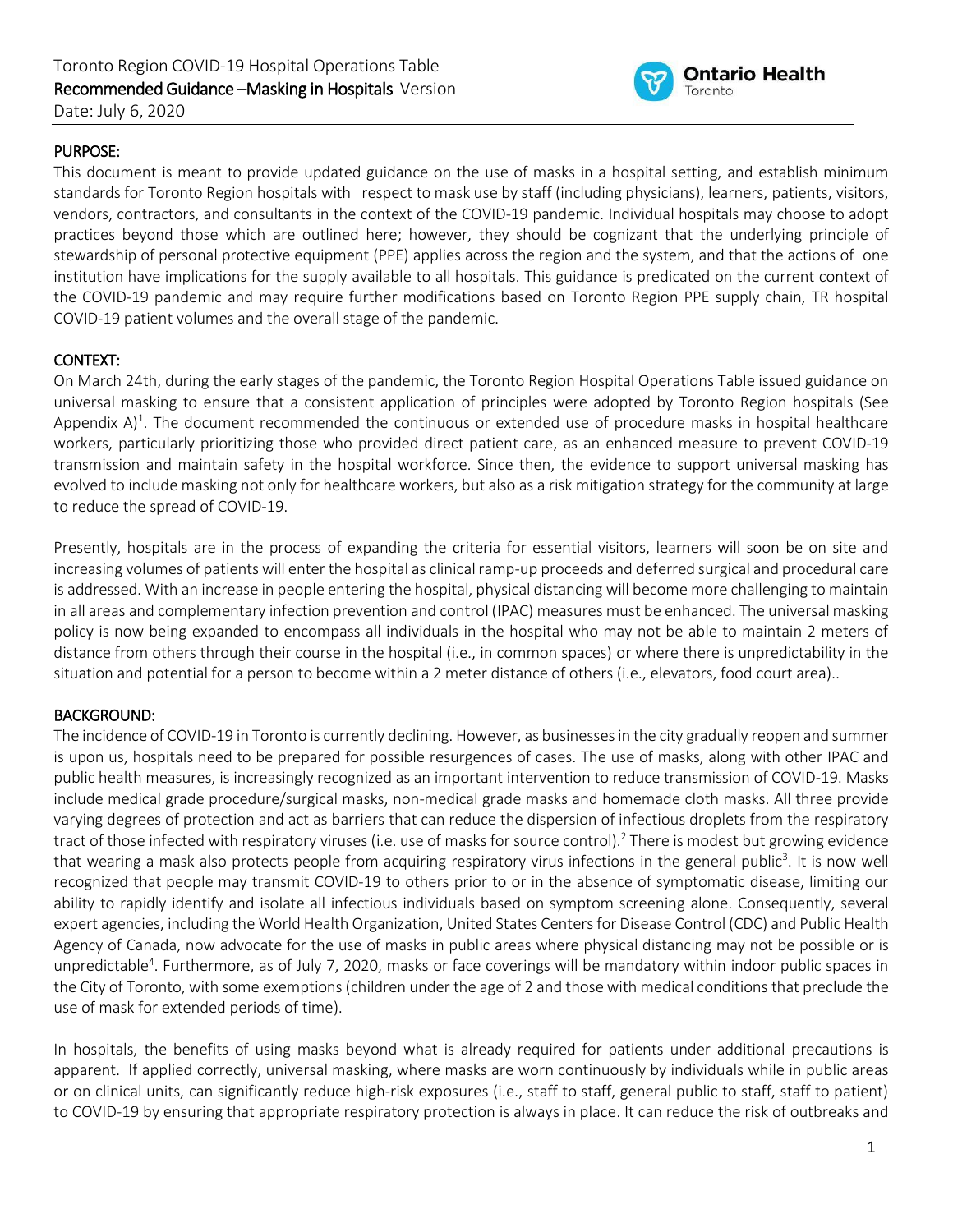maintain healthcare human resources by reducing the need for quarantine. Continuous use of masks by healthcare workers can also help to conserve PPE by limiting the number of times a mask needs to be changed during a work shift.

In considering implementation of this guidance document, hospitals should take into account the following:

- Toronto Region PPE Conservation Guidance document<sup>5</sup>
- Local, institutional policy on masking in hospitals
- Procedural mask supply

As the pandemic progresses and as our understanding of COVID-19 transmission evolves, these guidelines may require further updates.

# RECOMMENDED APPROACH:

## Universal Masking

- 1. All individuals (staff, physicians, ambulatory patients, visitors, learners, contractors, vendors) should wear a mask while in patient-facing and common areas of the hospital, with the notable exception of children under the age of 2 years and those who have medical conditions that preclude the use of masks for extended periods of time.
	- a. For individuals performing direct patient care, masks are to be worn continuously, as much as possible. A mask does not need to be removed between patient interactions, even if a patient is isolated under droplet and contact precautions (i.e., the face shield provides protection of the mask).
	- b. For individuals not performing direct patient care tasks, masks may be temporarily removed while alone in a defined area (e.g. in an office or behind a physical screening barrier) or where 2 metres of physical distance can be confidently and consistently maintained from others(e.g. meeting in a large conference room). If a mask is temporarily removed under the conditions identified above, the person should perform hand hygiene

and follow hospital IPAC recommendations on safe storage (e.g., place on a clean surface with inner mask facing upward to avoid contamination).

- c. A mask must be removed and discarded when:
	- a.It becomes visibly soiled or contaminated
	- b.It becomes very moist or torn, such that the integrity of the mask is compromised
	- c. When a mask touches a patient
	- d.At the end of a work shift in a patient-facing area of the hospital
- d. When eating snacks or lunch, clinical staff should remove and discard their masks. A new mask should be donned prior to resuming work.
	- a. Those not providing care to patients in clinical areas of the hospital may choose to reuse their original mask after a snack or lunch, provided it is not visibly contaminated or physically compromised. Hospital IPAC recommendations on safe storage of the mask for reuse must be followed.
- 2. A standardized process for mask distribution should be implemented for all those requiring masks from hospital supply. The number of masks issued to an individual will depend upon their role and the activities they perform in the hospital.
	- a. Those providing direct patient care or working long shifts may require access to additional masks, beyond what is initially allocated.
- 3. The use of medical grade procedure masks is recommended within the hospital setting including all healthcare workers working in direct patient care areas as well as staff working outside of direct patient care areas when interacting with other healthcare workers and staff, and physical distancing cannot be maintained. <sup>6</sup> However, cloth, homemade and non-medical (uncertified) masks, as long as they follow the criteria outlined by Public Health Agency of Canada (PHAC [https://www.canada.ca/en/public-health/services/diseases/2019-novel-coronavirus-infection/prevention-](https://www.canada.ca/en/public-health/services/diseases/2019-novel-coronavirus-infection/prevention-risks/about-non-medical-masks-face-coverings.html)

[risks/about-non-medical-masks-face-coverings.html\)](https://www.canada.ca/en/public-health/services/diseases/2019-novel-coronavirus-infection/prevention-risks/about-non-medical-masks-face-coverings.html) <sup>4</sup> may be considered as follows:

- a. For transit of staff from the entrance of the hospital to their destination unit or department; a hospital-issued mask must be worn once the staff member arrives in a clinical care area.
- b. For non-patient facing roles in non-clinical areas; however medical grade masks must be readily available in the event they are interacting with clinical staff or in a clinical areas.
- c. By vendors, contractors and consultants who are not working in patient-facing areas
- d. By visitors;  $NB$  if visiting a patient under additional precautions where a procedure mask is required, visitors must remove the cloth/homemade/non-medical mask and don a hospital-issued procedure mask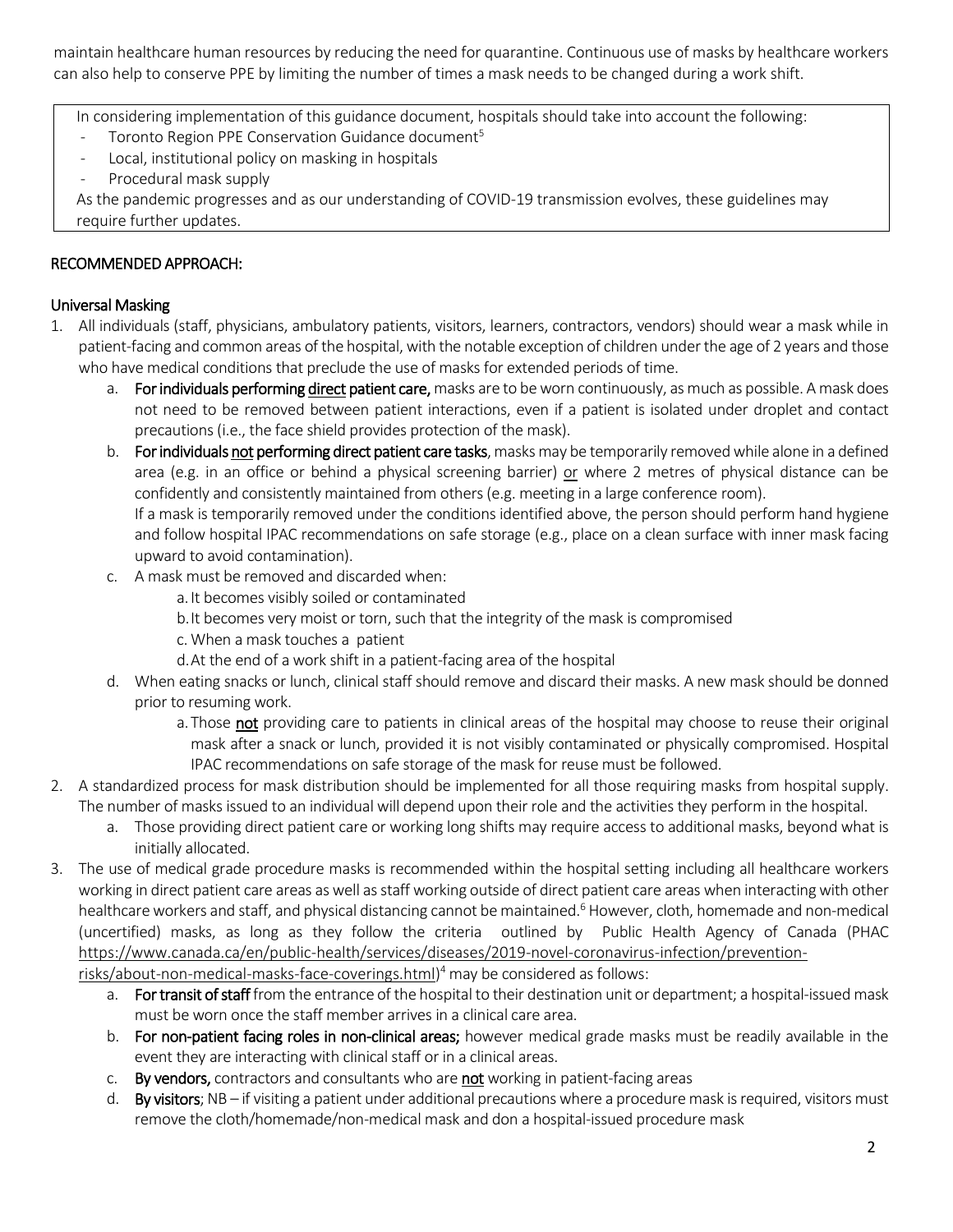- e. By patients attending to ambulatory visits within the hospital
- f. By hospital inpatients, when leaving their room (e.g. for diagnostic tests, physiotherapy/ambulation and for outdoor breaks)
	- a. Masking of hospital inpatients presents some unique differences and challenges. Because of their underlying medical condition, clinical symptoms (e.g., pain, shortness of breath, nausea & vomiting) and responses to illness (e.g. acute confusion, anxiety, behavioural challenges), some inpatients may have difficulties tolerating or safely using a mask.
		- Consideration for masking hospital inpatients should take into consideration the patient's ability to tolerate or safely use a mask. For those patients who are unable to tolerate a mask, they should be permitted to ambulate locally on the unit without the requirement to wear a mask.
		- If the patient can tolerate wearing a mask, a medical grade procedural or cloth mask should be used when leaving their room (e.g. for diagnostic tests, physiotherapy/ambulation and for outdoor breaks).
		- Patients under additional precautions for respiratory infectious diseases (e.g., COVID-19 or non-COVID-19 related) should wear a procedural mask at all times when ambulating or leaving the unit.
		- Hospital inpatients are not required to wear a mask in their room routinely.
- 4. All individuals wearing masks should be educated on the proper positioning of the mask on the face, and how to safely don, doff and dispose of the mask. This includes ensuring diligent hand hygiene is performed whenever the mask is touched or adjusted.
- 5. Those staff who are unable to tolerate the use of a mask due to allergic reactions or medical conditions (e.g. severe asthma/respiratory illnesses) should consult with Occupational Health (for hospital staff) or IPAC (for others) regarding possible alternative options. Under certain circumstances, a disposable face shield may be used in place of a mask.<sup>2</sup>

# Use of N95 Respirators for Healthcare Workers

N95s are required for respiratory protection during Aerosol-Generating Medical Procedures (AGMPs) on suspected or confirmed COVID-19 patients.

- A point of care risk assessment must be performed before every patient interaction to determine appropriate intervention and interaction strategies including the use of PPE.
- N95 respirator allocation should be centralized and controlled for staff doing an AGMP in known/suspected COVID-19 positive patients and high-risk scenarios (e.g. Code Blue in ED with no history available).
- Outside of healthcare workers who are performing AGMPs, N95 respirators should not be used by other healthcare workers, unless managing a patient with a suspected or confirmed communicable disease that is airborne (e.g. tuberculosis, measles, chickenpox).
- The number of healthcare workers in the room during the AGMP should be kept to the absolute minimum in order to reduce risk of exposure and minimize use of N95 respirators.
- N95 respirators once removed should be discarded.
- Extended/continuous use of N95 respirators can be implemented in areas where repeated AGMP is anticipated. If this strategy is used, N95 respirators should be removed and discarded at the same opportunities as outlined for masks in 1 c.

Prepared by: The contract of the contract Leads: Subject Matter Experts of the Subject Matter Experts TR-COVID-19 Hospital Operations Executive Table

Dr. Dan Cass(Co-Chair) Jane Merkley (Co-Chair)

Dr. Susy Hota (IPAC COP)\* ; Dr. Jerome Leis(IPAC COP)\*; Dr. Jennie Johnstone (IPAC COP)\*; Rue Tagger, Sonya Canzian, Irene Andress, Jennifer Bowman (HR COP)\*, Kristen Winter (HR COP)\* *\*Community of Practice*

N.B. Please note that this document is only providing guidance and/or recommendations to support individual planning for hospitals within the *Toronto Region of Ontario Health. This document does not constitute provincial decisions, directions or guidance.*